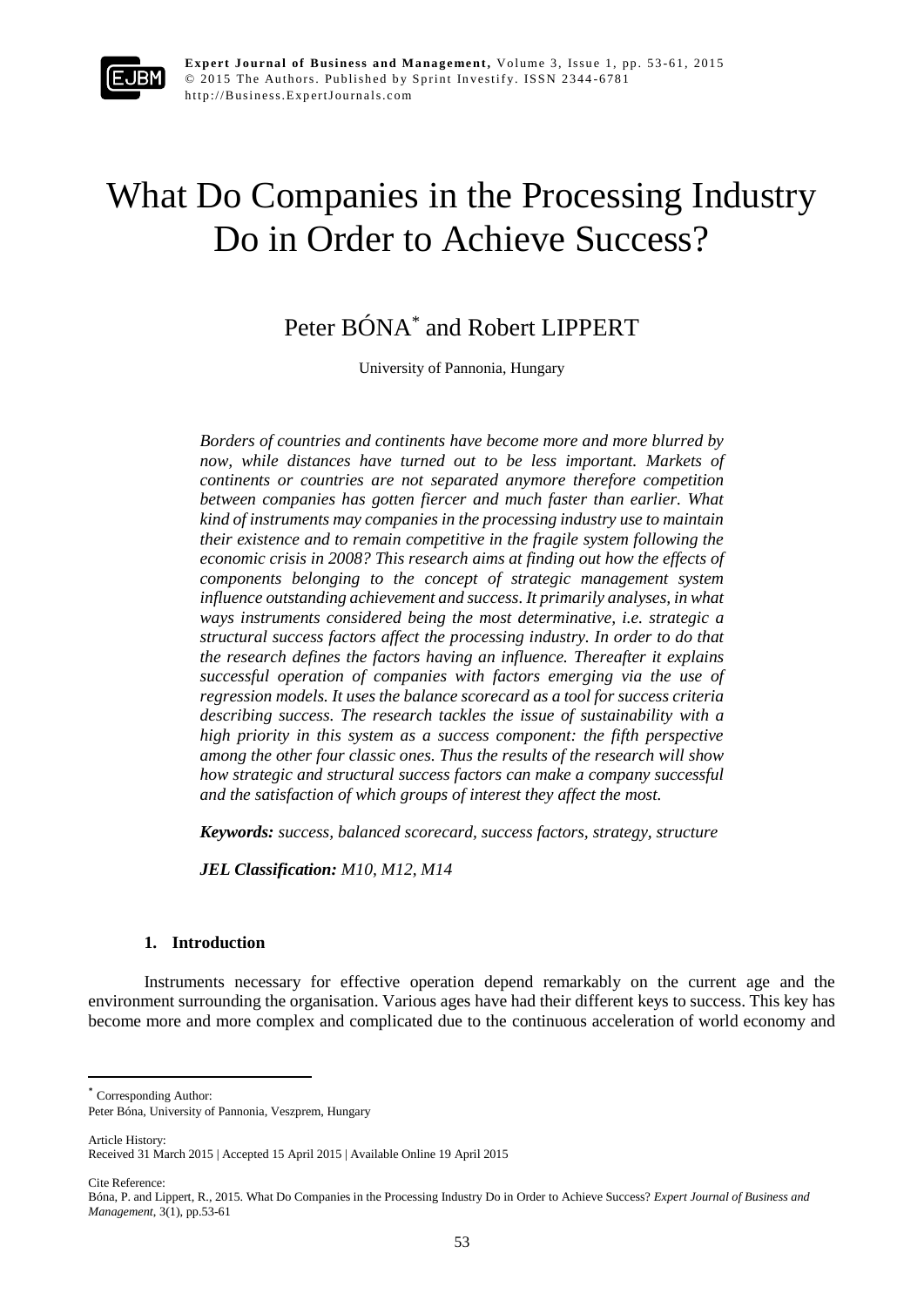the fact that distances have become negligible. While geographical barriers were more significant earlier, the time factor was not as determinative as it is today. Nowadays globalisation has become almost unstoppable.

Following the economic crisis of the past years it has been playing a more significant role how to remain existent and how opportunities can be better exploited in the current fragile system. The race between organisations is in fact on for competitiveness and to preserve it. Consequently the primary task of companies is to be competitive. Their success depends principally on that.

The instruments applied in the current situation differ from those used earlier, since companies have to maintain their position and achieve success in a different type of economic and social environment that has changed compared to the period preceding the crisis. The research provides an opportunity to bring the deliberate use of instruments in order to achieve success into focus, depending on the current environmental conditions.

## **2. Literature Review**

The book of T. J. Peters and R. H. Waterman published in 1982 represents the first significant step in the analysis of reasons leading to the success of a company (Peters and Waterman, 1982). Their work was followed by research projects such as the study of Kotter and Heskett in 1992, in which they analysed how organisational culture affects the success of a company (Kotter and Heskett, 1992). Collins and Porras tried to find the answer to the question what permanently successful companies do (Collins and Porras, 2000), whereas Eisenhardt and Brown identified time pacing as a main instrument (Eisenhardt and Brown, 1998). Following them Foster and Kaplan brought the importance of transformation into focus (Foster and Kaplan, 2001) and Collin analysed what turns a good company into an excellent one (Collins, 2001). During the Evergreen Project Joyce and his colleagues explored what organisations assessed by them as successful do (Joyce et al., 2003). It is worth mentioning Spitzer from this period, according to whom the main issue is measurement so as to achieve the most productive operation. In his opinion a company may never be better than its own measurement system. He considers the appropriate measurement system to be the basis of the whole operation (Spitzer, 2007).

One of the most important periods in the course of identifying success factors was the end of the first decade of the 2000s following the economic crisis. Research projects conducted on the exploration of successful operation at that time are of key importance, because the latest results can provide the most information. The study of Beer in 2009 is one of these, which associates excellent performance with outstanding commitment (Beer, 2009). The analysis of Szabó and Csepregi draws attention to creativity and entrepreneurial attitude (Szabó and Csepregi, 2009). Breene and Nunes realised that companies able to renew again and again pay close attention to market relevance, distinctiveness and talent care. These aspects mature faster than financial performance (Breene and Nunes, 2011). Rumelt, however, puts the emphasis exclusively on strategy concentrating on what makes a strategy good and what does not. Effective strategy often occurs unexpected, but by filtering general mistakes and by monitoring activities related to successful companies the chances for it significantly increase (Rumelt, 2011).

#### **3. Research Premises**

# **3.1.Research Objectives**

This research aims at finding out what kind of effects components of the concept of strategic management system have on success and to what extent they influence it. How do companies operating in the processing industry in Hungary validate their strategy and reach their long-term goals? The objective of the research is to develop a model, which shows in what ways success factors affect performance.

Questions denoting the focus of the research are, as follows:

- Based on which criteria of success may the success of a company be defined?
- Which success factors determine the outstanding achievement, success of a company?
- What kind of correlations may be pointed out between the particular success factors and success criteria, as well as their respective groups?

# **3.2.Variables of the Research**

The research is looking for answers to the emerging questions within the scope of strategic management. Instruments used in the operation of a company can be basically classified in the three cornerstones of strategic management (Barakonyi, 2000). Beside them, leadership instruments play an important role; how those entitled to lead coordinate, motivate and develop participants to bring out the best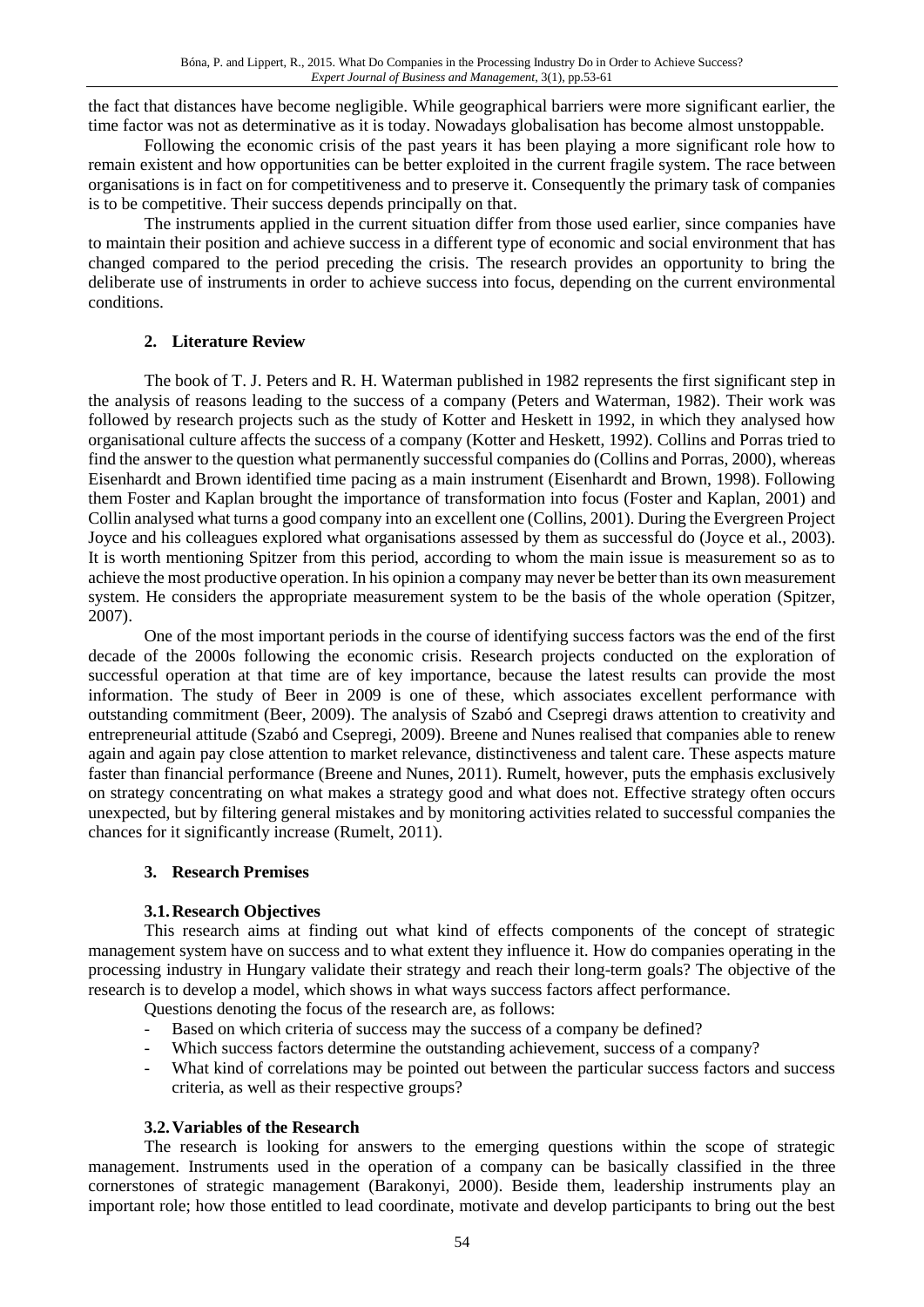performance from themselves. This research raises the issue, what kind of success factors can be found within the defined groups and in what ways these instruments affect the performance, success of a company. Hence success factors will be the independent variables of the research, whereas success will be the dependent variable. The results of research projects on success concluded in the past years will formulate the basis for identifying success factor variables. In case of success criteria it is the balanced scorecard, which offers a consistent measurement system.

The research will look for success factors in the earlier determined four sections. In strategy, which is the tool of companies for the future, the challenges and the attitude to the environment. In solutions originating from cultural idiosyncrasies, which have an influence on the actions and ways of thinking related to a community. In the developed structure, which defines the formal and informal transmissions of information and actions. And finally in leadership solutions, with which those entitled to lead coordinate and motivate their co-workers to bring out the best in themselves. Success factors identified following the study of literature related to the subject are, as follows:

Strategic success factors

- Fine-tuning: Slight modification of ongoing strategy due to changes in the environment.
- Time pacing: Choreographed procedures for changes and the company's pacing for changes follows a well-definable rhythm.
- Long term plans: Company has set up objectives for longer periods of time.
- Slower growing businesses: Businesses growing slower than expected or sale or termination of divisions.
- Related businesses: Development and exploitation of unique skills in the central division of the company. Strong expansion to related industries.
- Responsibility: Integration of social and environmental aspects in the business operation and in the relationships with stakeholders at one's own will, on a voluntary basis.
- Proactivity: Company takes action typically ahead of its competitors.
- Communication of strategy: Clear communication of strategy for everyone involved.

Structural success factors

- Distribution: Simple, flat organisational structure.
- Relationship with customer: Endeavour to build up a relationship with the customers deeper than transactions. Setting up an internal system as if everyone was in a direct contact with the customer.
- Measuring system: Deep assessment measuring system working with numerical data.
- Proposal handling: Company has an organisational solution for considering and implementing improvement proposals submitted by co-workers.
- Decision-making: Important decisions are close to customers.

Cultural success factors

- Honour: Honour of performance and motivating others to perform.
- Teamwork: Cohesion, teamwork based on mutual help.
- Management breeding: Company breeds its own management.
- Common values: Mentality defining the whole company, the awareness concerning principal expectations and common values raised at all levels among employees.
- Core values vs. development: Company is able to preserve its own core values and objectives, while its strategy and internal processes adapt to changes in the world.
- Multi-skill labour force: Employment of co-workers deployable in several areas.

Leadership success factors

- Human relationships: Daily contact of management with colleagues working on lower levels.
- Intuitivity: Leadership is conducted not only with systematic methods and well-established practices, but also intuitively based on inner instinct.
- Senior management: Small number of management, simple structure in accordance with the possibilities.
- Talent care: Senior management takes part in breeding talent.
- Delegation: Involving employees in decision-making and preparation.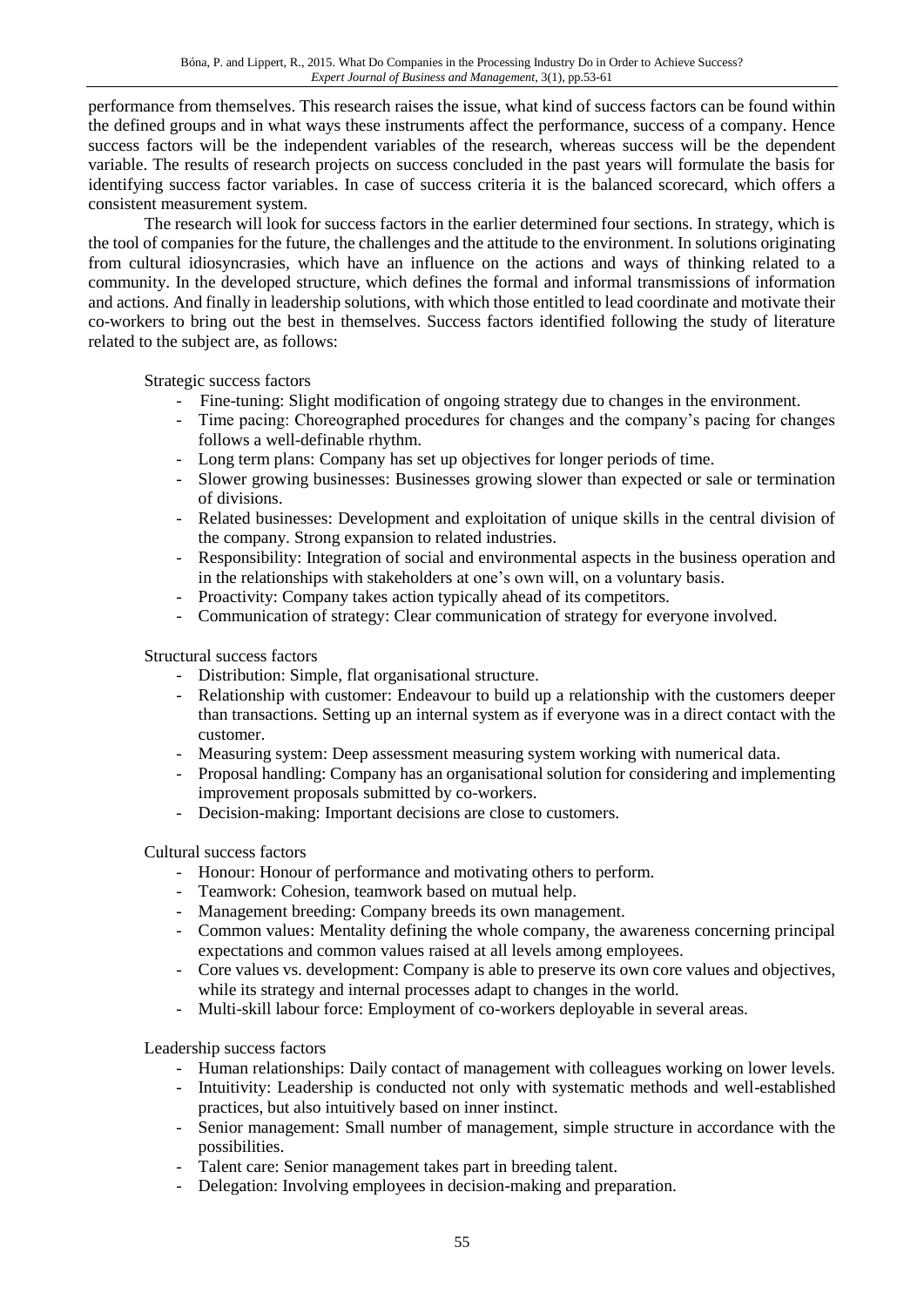Success presupposes outstanding performance; therefore the basis for formulating success criteria is performance measurement. The research will apply the balanced scorecard developed by Robert S. Kaplan and David P. Norton. The authors basically differentiate four perspectives in order to measure the performance of a company (Kaplan & Norton, 2000; Kaplan & Norton, 2002). However, currently a prominent role has been given to sustainability. As a result of that, it is necessary to tackle this issue separately as a fifth perspective. Unlike previous practice this empirical research will analyse the performance of companies – as one of the pioneers – by taking five perspectives into account. Thereby new, yet unidentified correlations may be explored as opposed to earlier research.

During the inclusion of sustainability it is important that it – not being a market aspect – affects the other four factors and thus the whole system as far as direct and indirect effects are concerned (Figge et al., 2002). Success criteria as the indicators of success have been outlined based on perspectives:

Success of Financial Perspective

- Changes in profit
- Changes in revenue
- Changes in costs

Success of Customer Perspective

- Customer satisfaction
- Prizes awarded
- Changes in number of customers
- Customer complaints
- Timely deliveries

Success of Internal Processes Perspective

- IT investment
- Number of deliveries
- **Patents**
- Flawless supplier deliveries
- R&D&I expenditure

# **3.3.Hypotheses of the Research**

Success of Learning and Growth Perspective

- Co-worker satisfaction
- Labour force fluctuation
- Hours of training
- Improvement proposals submitted

Success of Sustainability Perspective

- Charity donations
- Graduate starting salary
- Environmental fines
- Environmental investments
- Recycled waste
- Renewable energy
- Ratio of women in management

The research is looking for answers to the emerging questions within the scope of strategic management. Instruments used in the operation of a company can be basically classified in the three cornerstones of strategic management (Barakonyi, 2000). Beside them leadership instruments play an important role; how those entitled to lead coordinate, motivate and develop participants to bring out the best performance from themselves.

Hypotheses set up as a result of explorative research are, as follows:

Hypothesis No.1: Factors having an influence on the successful operation of a company can be identified and my assumption is that they can be categorised in four groups: strategic, cultural, structural, and leadership factors.

Hypothesis No.2: We presume that the group of strategic success factors is primarily in correlation with the customer success component.

Hypothesis No.3: We presume that the group of structural success factors is primarily in correlation with the internal processes success component.

# **4. Research Methodology**

Success factors determined by earlier research projects formulate presupposed groups. The research analyses in details how explored instruments affect the whole operation of a company and its objective performance. This is shown in the logic model of the research (Figure 1). How do they become more effective and successful than their competitors based on the particular aspects?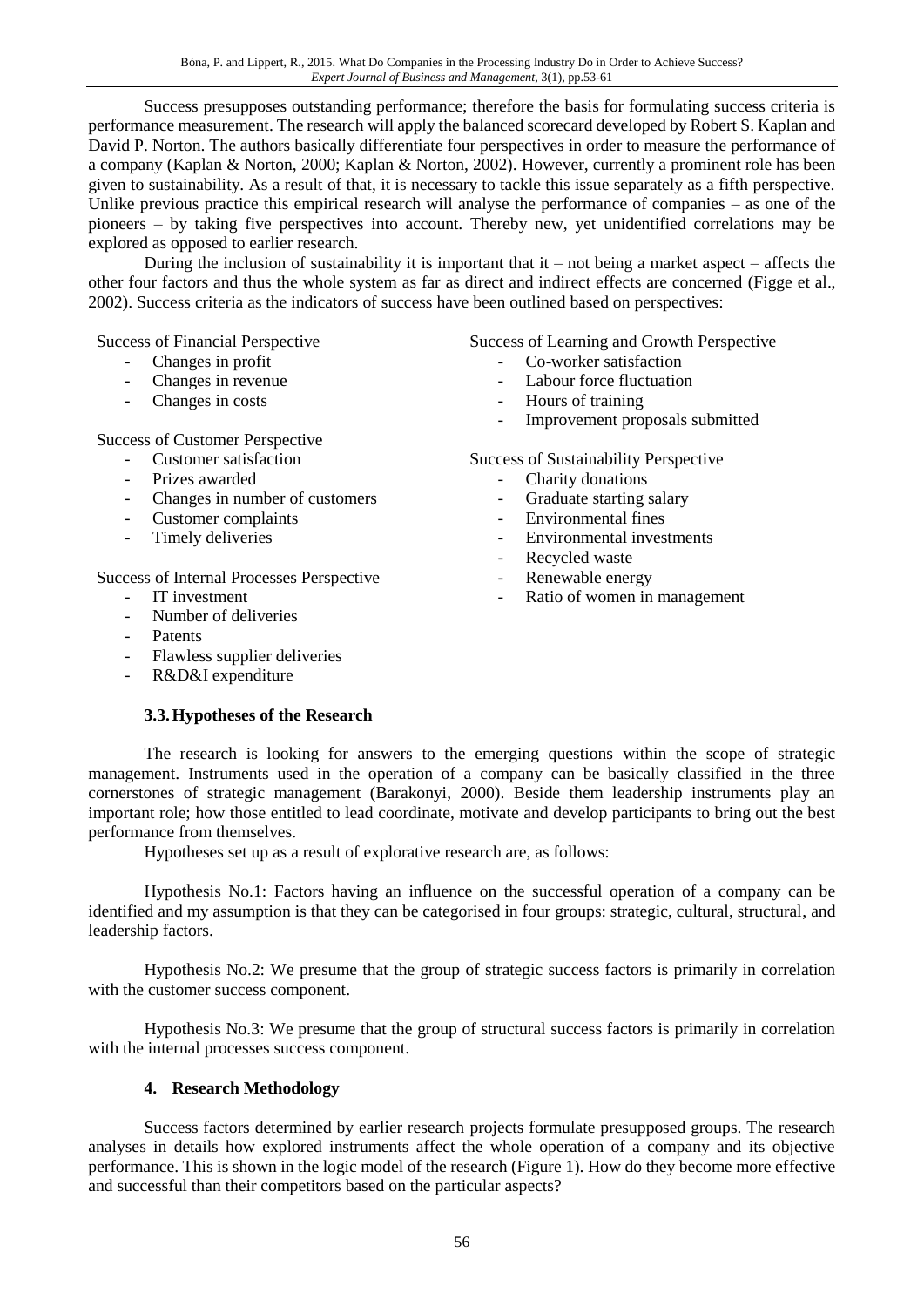

*Figure 1. The Logic Model of the Research*

## **4.1.Measurement and Research Instrument**

During the practical analysis of the research the inspection of success factor groups was carried out with factor analysis, whereas the definition of the success component via principal component analysis. The examination of correlations was conducted by path analysis, since the linear regression analysis could not be accomplished because of the internal effects due to the balanced scorecard. Via the application of linear regression models indirect and direct effects have been identified.

#### **4.2.Data Collection and Sample**

The survey of the research has been prepared based on the model of the research. Knowledge acquired via the literature on the subject formed the basis for the compilation of the content, which was accompanied by further characteristics and results of companies to be scanned. 109 company leaders helped by filling in the survey and it has been modified based on their observations and suggestions.

Companies having more than 50 employees operating in the processing industry in Hungary have been brought into the focus of the research. Markets are dominated mostly by these businesses; therefore most of the labour force available in Hungary is employed by them. In order to let the research provide new useful information and correlations to the widest number of people it is necessary to examine and concentrate on the instruments used by these organisations as a consequence. The finalised survey was handed over to employees having a managerial role in the targeted companies. Data collection took place between August and November 2014. Altogether 4,411 managers received the survey, out of which 464 were sent back. 230 of them could be used for the research. That means a 5.21 % response rate.

The analysed aspects may bring important results in case of other types of organisations too. Accordingly further research directions may be opened, such as the analysis of effective success factors related to the public sector or to small and medium-sized companies.

#### **5. Analysis and Results**

# **5.1.Factor Analysis**

The examination of success factors identified as a result of the theoretical research was carried out via factor analysis. The analysis showed how the suspected variables and their respective groups appear. Conditions have been fulfilled both the Kaiser-Meyer-Olkin (KMO=0.792) test and the Bartlett test (Sig.=0.000) showed conformity. The analysis resulted in five factors (Table 1).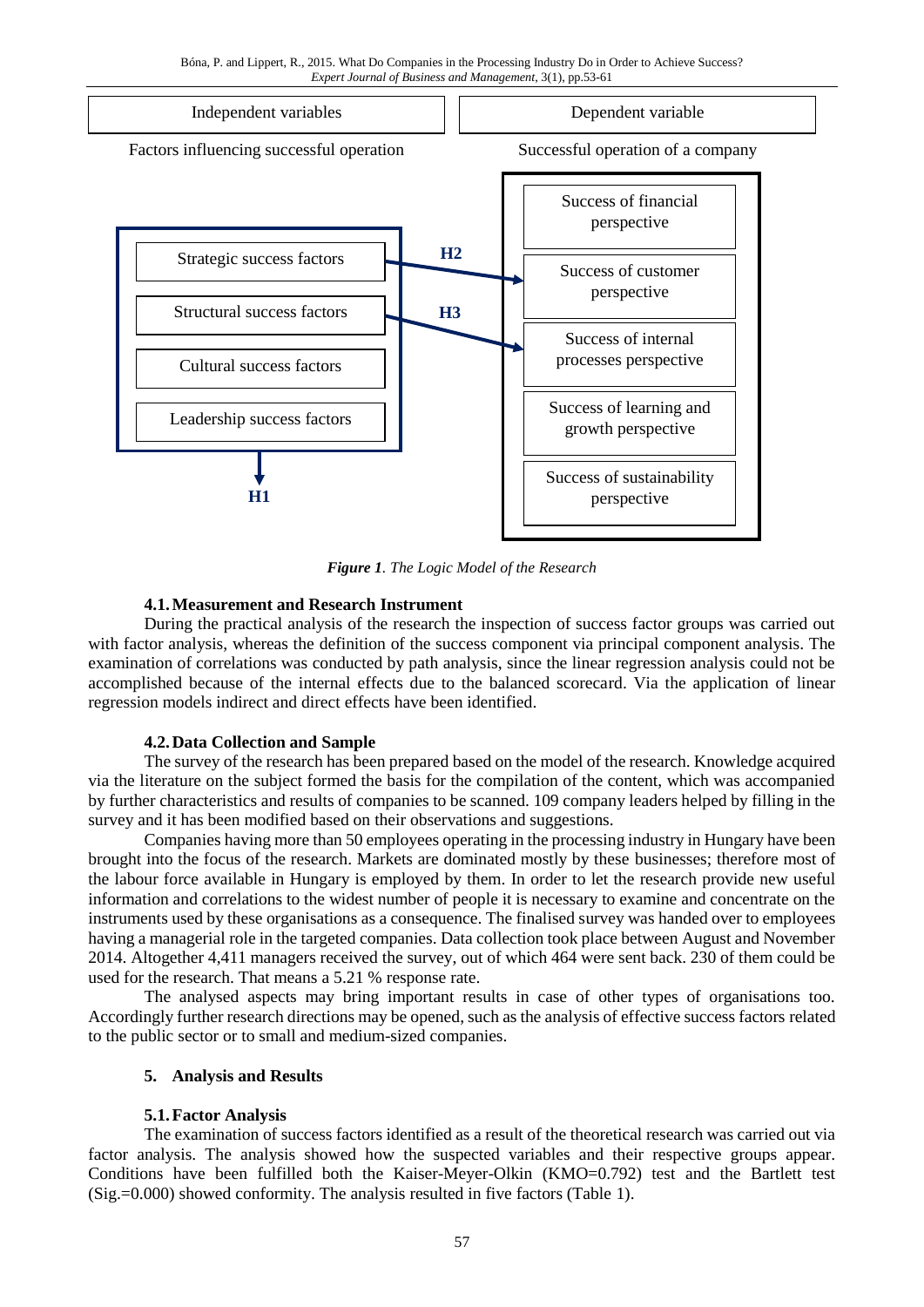| <b>Table 1.</b> Variables by Success Pacibis |                            |  |  |
|----------------------------------------------|----------------------------|--|--|
| <b>Name of Factor</b>                        | <b>Name of Variable</b>    |  |  |
| 1. External success factors                  | Fine-tuning                |  |  |
|                                              | Time pacing                |  |  |
| 2. Internal success factors                  | Long term plans            |  |  |
|                                              | Communication of strategy  |  |  |
| 3. Structural success factors                | Relationship with customer |  |  |
|                                              | Proposal handling          |  |  |
| 4. Cultural success factors                  | Teamwork                   |  |  |
|                                              | Multi-skill labour force   |  |  |
|                                              | Intuitivity                |  |  |
| 5. Leadership success factors                | Talent care                |  |  |
|                                              | Delegation                 |  |  |

*Table 1. Variables of Success Factors*

Thus factors facilitating successful operations in a company may be grouped in five factors. It is true that five groups have emerged instead of the presupposed four, but this only means that strategic success factors have been separated into two parts: external and internal success factors. The first factor is the 'external strategic success factors' (SSe), which brings changes into focus. The 'internal strategic success factors' (SSi) include long-term plans and raising awareness to them internally. 'Structural success factors' (SuS) includes organisational solutions for services and maintenance improvement. 'Cultural success factors' (CS) mean organisational standards and values, according to which work organisation takes place. 'Leadership success factor' (LS) comprise in what ways managers develop their co-workers and divide the tasks.

It was only 'Intuitivity', which was not positioned in accordance with the earlier categorisation. The classification of this factor proved to be questionable already during the theoretical identification, because it is greatly dependent on culture. Finally the practical analysis made it evident that it needs to be taken into account not at leadership, but rather at culture as a success factor influenced by culture.

#### **5.2.Path Analysis**

Based on the correlations among variables the following five linear regression models could be outlined, where letters of the Greek alphabet denote partial regression coefficients and the RESIDi is the i-th error term of the regression equation:

 $PNS = \propto_1 \times CS + \propto_2 \times VNS + \propto_3 \times IPPS + \propto_4 \times LGPS + RESID_1$  $VNS = \beta_1 \times SSe + \beta_2 \times SuS + \beta_3 \times LS + \beta_4 \times IPPS + \beta_5 \times LGPS + \beta_6 \times SPS + RESID_2$  $MNS = \gamma_1 \times SSe + \gamma_2 \times LS + \gamma_3 \times LGPS + RESID_3$  $TFNS = \delta_1 \times LS + RESID_A$  $FNS = \varepsilon_1 \times SSe + \varepsilon_2 \times SSi + \varepsilon_3 \times SuS + RESID_5$ 

According to the significance test related to the validity of the regression models each model is significant. The examination of conditions concerning variables and error terms has been conducted and it showed conformity in each and every case. The heteroskedasticity of error terms was tested with the Whitetest. The inspection of the effects of success factors on success criteria was conducted by path analysis due to the relationships between dependant variables set by the balanced scorecard. First relationships have been determined based on the correlations among factors, with the help of which linear regression models used for the path analysis could be outlined, thus defining the internal effects. With the results identified paths can be laid down (Figure 2).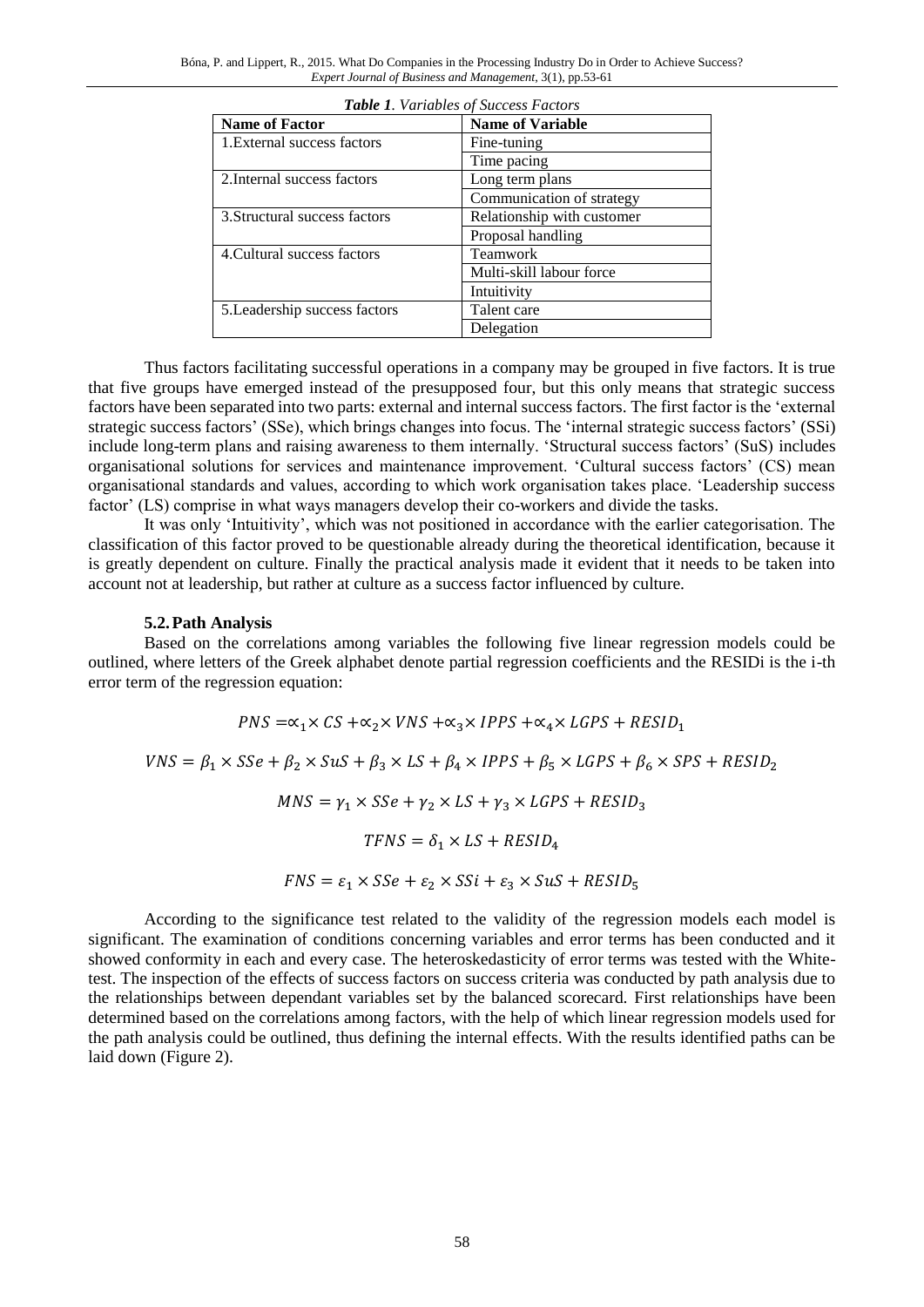

*Figure 2. Path Model Evolved via the Analysis*

The numbers in the higher position on the arrows in the figure show the  $\beta$  value indicating the slope of the regression line, whereas the numbers below them are the values of the Pearson product-moment correlation coefficient related to the strength of correlation. In case of correlation the double asterisk following the numbers indicates 1 percent significance level, while single asterisk denotes 5 percent significance level.

The generally presupposed correlations can be found between the four 'classic' perspectives. The sustainability perspective has, however, a direct effect only on customer perspective and via that an indirect effect on financial perspective. This shows that sustainability in Hungary is rather a marketing aspect for the time being. It has a value generating effect for customers; it increases their satisfaction and they prefer to choose services and products of the company.

External strategic and structural success factors affect the financial performance indirectly in a positive way, though the effect of the latter is practically zero. However external strategic success factors already have a direct effect on customer satisfaction in a positive way. Accordingly the fine-tuning and pre-planned time pacing of strategy envisages a higher customer satisfaction. The effect can be traced in the internal processes perspective too, because the analysed success factor has a direct positive effect on what results internal processes show. The relationship is also positive here, which defines that the operational efficiency of the organisation will be thereby better and more successful. In case of customer perspective internal strategic and structural success factors have less effect in an indirect and positive way. Three factors have direct positive effect on the success of sustainability perspective: external, internal strategic success factors and structural success factors. Direct and indirect effects can be summarised in tables (Table 2-4).

| <b>Tuble 2.</b> The Effect of Success Puttors on the Pinancial and Customer Terspectives |                                         |          |       |                                 |          |       |  |
|------------------------------------------------------------------------------------------|-----------------------------------------|----------|-------|---------------------------------|----------|-------|--|
| <b>Independent variables</b>                                                             | <b>Success of financial perspective</b> |          |       | Success of customer perspective |          |       |  |
|                                                                                          | Direct                                  | Indirect | Total | Direct                          | Indirect | Total |  |
| External strategic success factors                                                       |                                         | 0.081    | 0,081 | 0,167                           | 0.076    | 0,243 |  |
| Internal strategic success factors                                                       |                                         |          |       |                                 | 0.027    | 0,027 |  |
| Structural success factors                                                               |                                         | 0,008    | 0,008 |                                 | 0.048    | 0,048 |  |
| Cultural success factors                                                                 |                                         |          |       |                                 |          |       |  |
| Leadership success factors                                                               |                                         |          |       |                                 |          |       |  |

*Table 2. The Effect of Success Factors on the Financial and Customer Perspectives*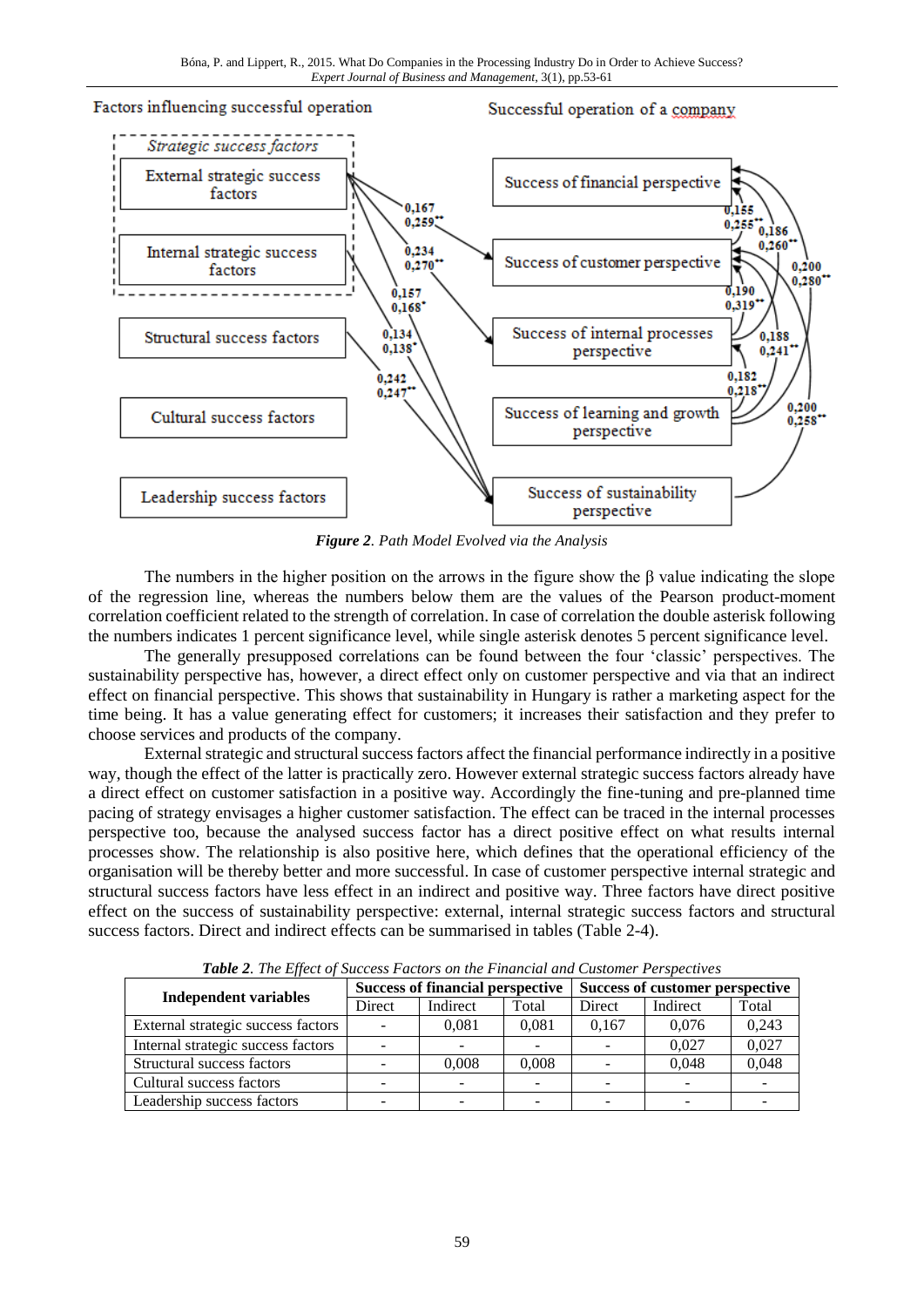| <b>Table 5.</b> The Effect of Success Factors on the internal Processes and Learning and Growth Perspectives |                                                     |          |       |                                                      |          |       |
|--------------------------------------------------------------------------------------------------------------|-----------------------------------------------------|----------|-------|------------------------------------------------------|----------|-------|
| <b>Independent variables</b>                                                                                 | <b>Success of internal processes</b><br>perspective |          |       | <b>Success of learning and</b><br>growth perspective |          |       |
|                                                                                                              | Direct                                              | Indirect | Total | Direct                                               | Indirect | Total |
| External strategic success factors                                                                           | 0.243                                               |          | 0.243 |                                                      |          |       |
| Internal strategic success factors                                                                           |                                                     |          |       |                                                      |          |       |
| Structural success factors                                                                                   |                                                     |          |       |                                                      |          |       |
| Cultural success factors                                                                                     |                                                     |          |       |                                                      |          |       |
| Leadership success factors                                                                                   |                                                     |          |       |                                                      |          |       |

*Table 3. The Effect of Success Factors on the Internal Processes and Learning and Growth Perspectives*

*Table 4. The Effect of Success Factors on the Sustainability Perspectives*

|                                    | <b>Success of sustainability</b> |          |       |  |
|------------------------------------|----------------------------------|----------|-------|--|
| Independent variables              | perspectives                     |          |       |  |
|                                    | Direct                           | Indirect | Total |  |
| External strategic success factors | 0,157                            |          | 0,157 |  |
| Internal strategic success factors | 0,134                            |          | 0,134 |  |
| Structural success factors         | 0,242                            |          | 0,242 |  |
| Cultural success factors           |                                  |          |       |  |
| Leadership success factors         |                                  |          |       |  |

#### **6. Discussion and Conclusion**

The first hypothesis concentrates on the success factors as well as on their identification and classification. It may be stated about success factors identified with the help of factor analysis that they verified the presuppositions of the research model. Factors having an influence on the successful operation of a company can be identified and comprised with the groups of strategic, cultural and leadership factors, where strategic success factors can be further subdivided into external and internal success factor sections. The success factors emerging this way are, as follows:

- Strategic success factors:
	- External strategic success factors: Fine-tuning of strategy, pre-planned time pacing of operations.
	- Internal strategic success factors: Long term plans, clear communication of strategy to everyone involved.
- Structural success factors: Creation of a Service providing customer system within the company, organisational unit for the consideration and implementation of improvement proposals.
- Cultural success factors: Cohesive team, multi-skill co-workers deployable in several areas, not only systematic, but also intuitive work organisation.
- Leadership success factors: Participation of leaders in talent care and involvement of employees in decision-making as well as the creation of operational mechanisms.

The second hypothesis analyses the effect of strategic success factors on the customer success component. Based on the results of the analysis it may be stated that not the effect related to customer perspectives is the strongest.

In case of strategic success factors the application of fine-tuning and time pacing has a greater effect on customer, internal processes and sustainability results and it affects financial success less in an indirect way. Accordingly if a company immediately takes new social trends into account, prepares itself for transitions and moves with the market, customers will be more satisfied, the number of customers will increase, the internal processes will improve and the sustainability prospects will be on the rise too. It is also shown that raising awareness of long term plans and strategy on all levels and its clear communication helps to improve sustainability perspectives in a direct way and thus it indirectly improves customer results too.

The third hypothesis analyses the effect of structural success factors on the internal processes success component. The analysis did not confirm the presupposition. The results show that structural success factors primarily have an effect on the sustainability success component rather than on internal processes. Thus it may be assessed that the development of an internal system clearly motivating innovations based on customeroriented aspects has the greatest influence on sustainability. This shows that employees consider environmental and social issues of a very high importance concerning development and improvement proposals. It also has an indirect effect on the customer perspective revealing that because of a system built up this way customers will be more satisfied, which generates an increase in the number of customers.